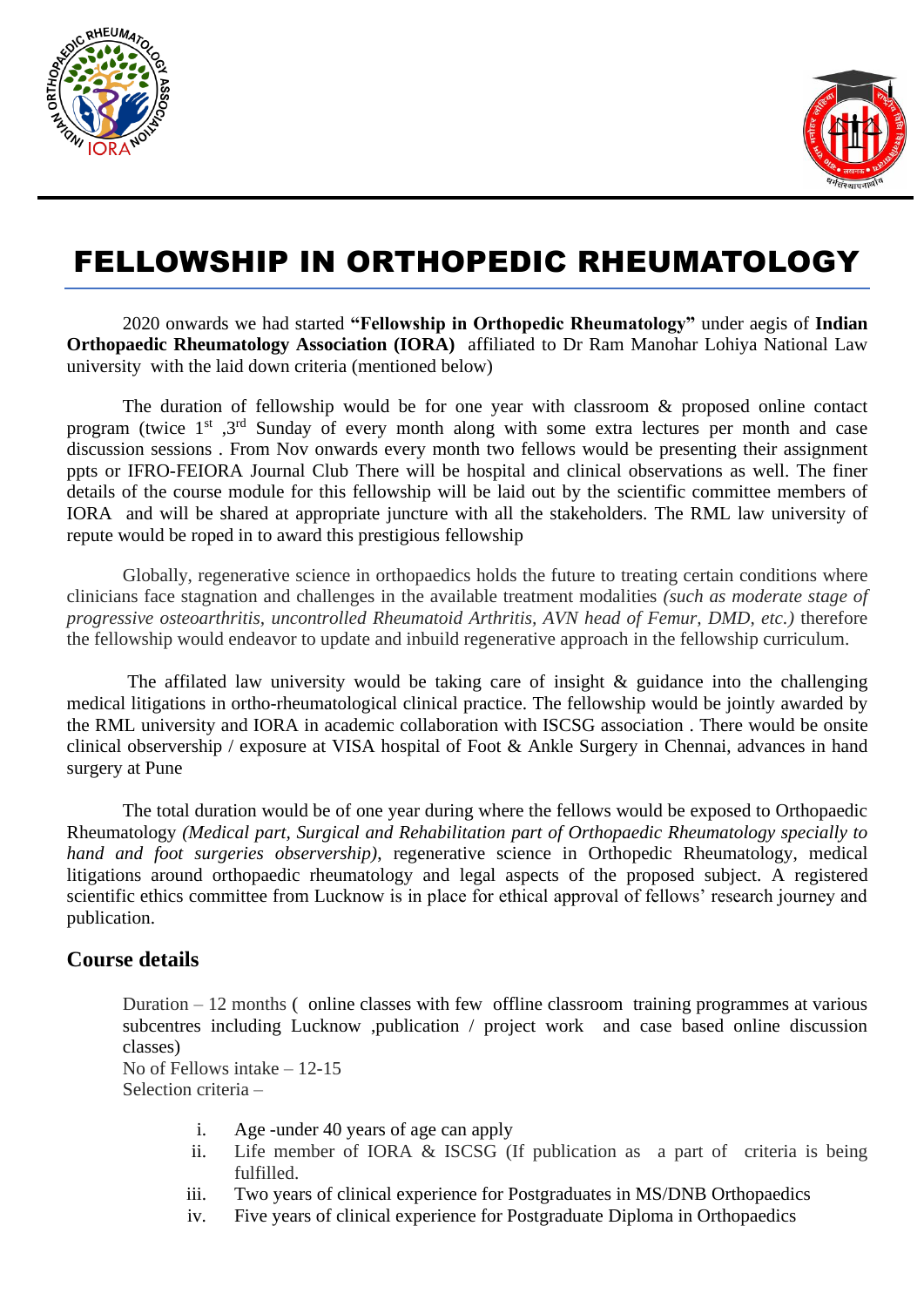The surgeons who are meeting the above criteria will be intimated for the participation of fellowship under IORA and ISCSG. The fellows should have a previously demonstrated commitment in the subject.

## **Course curriculum**

| Sl. No         | <b>Exposure</b>                                                                                    |
|----------------|----------------------------------------------------------------------------------------------------|
| 1              | Lucknow $-2$ days training in basics of                                                            |
|                | Orthopedic rheumatological management.                                                             |
|                | Research, analytics & paper writing.                                                               |
|                | Legal aspect orthopaedic rheumatology                                                              |
|                |                                                                                                    |
| $\overline{2}$ | Oral presentations and other assigned academic work in either ISCSG or IORA conference or          |
|                | both                                                                                               |
| 3              | Chennai $-2$ days                                                                                  |
|                | 2 days observership in foot, ankle surgeries at VISA hospital.                                     |
| $\overline{4}$ | Pune $-2$ days                                                                                     |
|                | 2 days observership in hand surgeries                                                              |
| 5              | Lucknow – Final two days exit event along with Viva, Practical, OSCE                               |
| Note:          |                                                                                                    |
| 1.             | It is mandatory for the fellows to attend the ISCSG/IORA conference for oral presentation which is |
|                | an integral part of Fellowship programme.                                                          |
|                | The fellows final/last contact would be to Lucknow for required academic work where he/she is      |

- expected to be in process of publishing an original or review article in indexed national or international journal.
- 3. At least 1 paper publication by the midterm of the fellowship is mandatory
- 4. Fellows who fail to publish a scientific paper will not be awarded the fellowship and the fellowship will be withheld.
- 5. Fellows will be graduated during next IORA/ISCSG conference
- 6. Attendance at all centers and completion of e-modules are mandatory for receiving the fellowship.
- 7. A score of 75% is expected for awarding the Fellowship
- 8. Fellows later can write in their resume Fellowship in Orthopaedic Rheumatology (FEIORA)
- 9. All contact will be onsite and online (e-modules will given for enhanced outcomes)

The stay arrangements would be facilitated by IORA during this period of teaching in Chennai, Pune and Lucknow but payments will be borne by the fellows. The course fee does not cover travel, stay, publication and conference expenses (*There would be a committee to resolve any difference of opinion, however in case of any dispute the decision of the Course head/Director would be final) WE have a local tie up with a Hotel walking distance from the University campus.*

The opportunity of learning and interaction would be of immense value to boost the scientific knowledge among the fellows. The prescribed textbook for teaching would be the "Textbook of Orthopaedic Rheumatology" .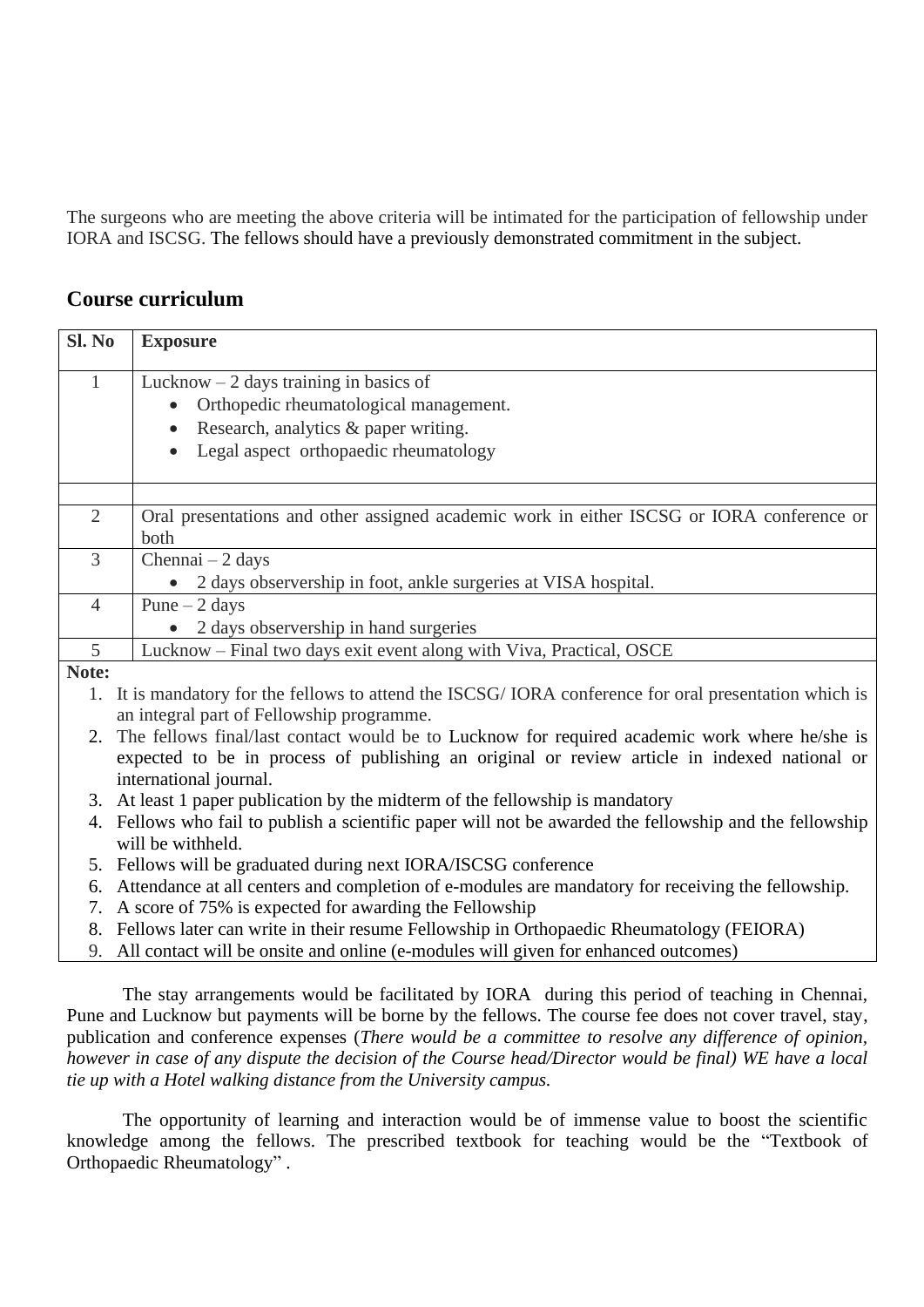# **Applications should be made stating**

- a) Letter of Intent *Why the candidate should be included in the fellowship program?* (Min 250 words)
- b) Purpose *How the fellowship will help the candidates' career plan?* (Min 250 words)

# **List of documents needed with the application:**

- 1. Brief CV
- 2. MCI/ NMC recognized Degree/ Certificates (MCI, Degree of MBBS and Higher Qualification)
- 3. Certificates of attendance National & International Conference in the field concerned
- 4. Abstract proposal (350 words) for research work during fellowship
- 5. Two letters of recommendation by members of IORA and or ISCSG with 5 years of standing.

# **Applications may be sent by email to drmanishkhanna@gmail.com and CC to [manishvenus@rediffmail.com](mailto:manishvenus@rediffmail.com)**

Closing Dates for submitting request  $-15$  th March 2022 Later, On line interview would be conducted by course director before finalizing the names of Fellows as the candiadates for Fellowship .

## **Orthopaedic Rheumatology faculties**

**Prof. Dr. Manish Khanna, Prof S S Jha Prof Dileep Mazumder Prof Alok C Agarwal Prof Shantanu Lahkar Dr. Madhan Jeyaraman, Dr. Sathish Muthu, Dr Karthikeyan Iyengar (United kingdom) Dr Chinmoy Das Dr Shweta Agarwal Dr Pankaj Jindal Dr T V Raja Prof Vikas Trivedi Dr. Girinivasan Chellamuthu** 

**Research Methodology Faculty Dr Anamika pandey Dr Nikita Pandit**

**Law Faculty** Dr A K Pandey ,DR RMLNLU,LKO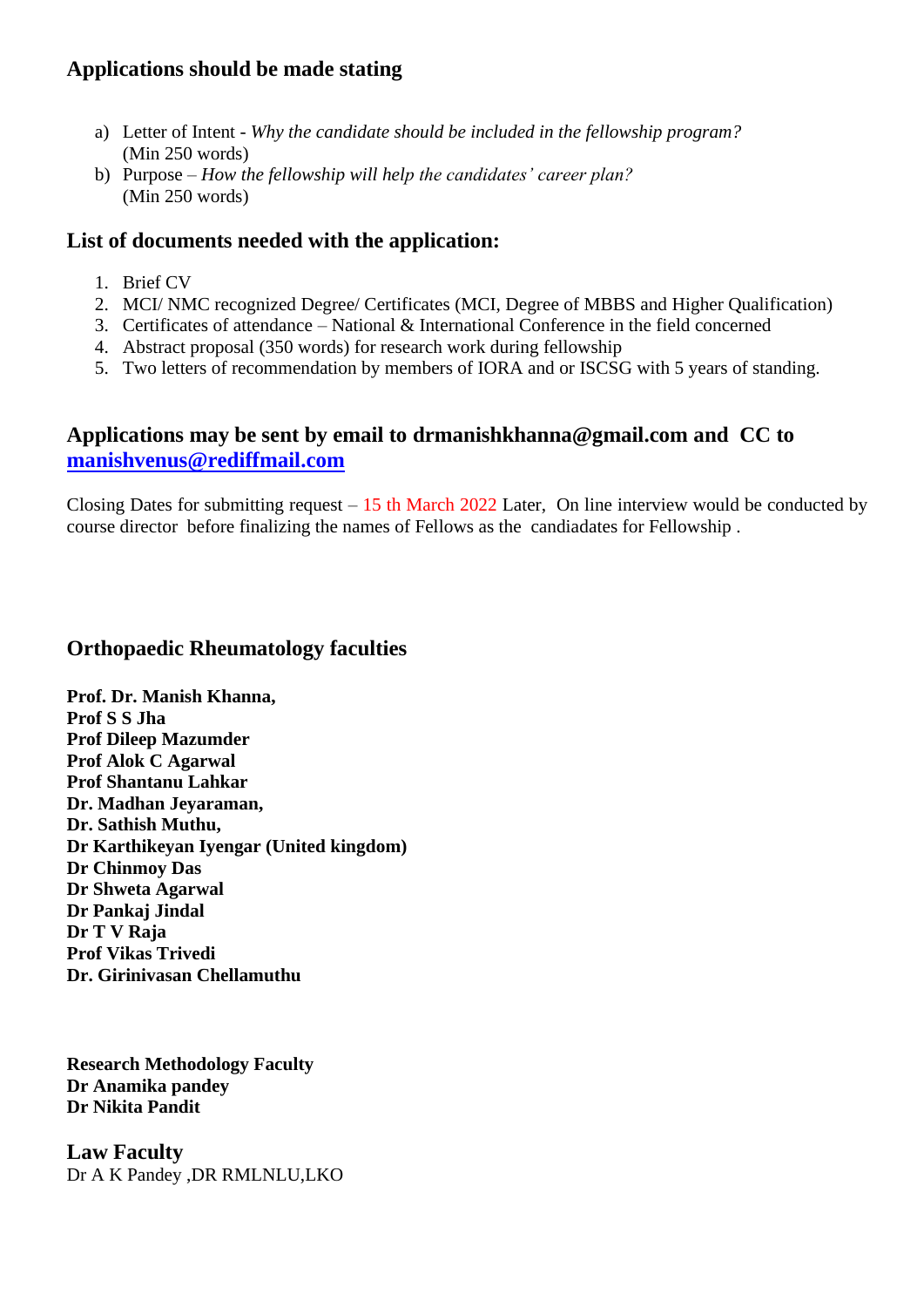# **Course Flow**

- a. Induction Lucknow
- b. Research Topic Allocation
- c. Online lectures
- d. Research Proposal submission
- e. IEC Approval
- f. Offline demonstration– Chennai,Pune
- g. Synospsis Submission
- h. Final Research Publication
- i. FEIORA Exit Exam Lucknow

#### **FEIORA**

 **National Course Chief Dr ( Prof) Manish khanna MS FIMSA Orthopaedic Rheumatologic Surgeon & Regenerative Orthobiologist** 

> **President Emeritus,IORA Chartered President,ISCSG Association ( An all India registered organization) Chairman,ISCSG Trust**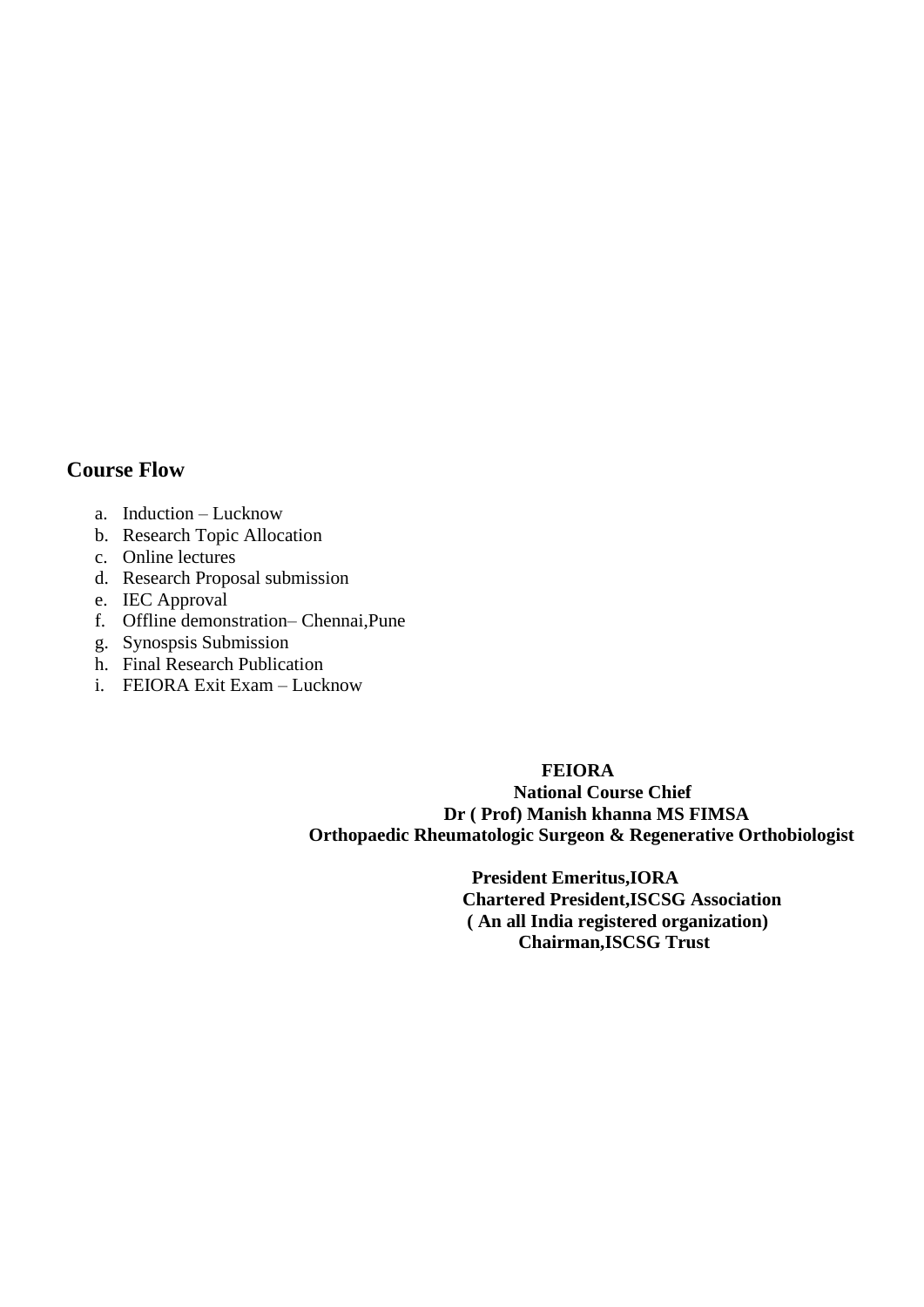# **Syllabus for FEIORA**

## **Module 1: Introduction (1 month)**

- 1.1 Introduction to Orthopaedic Rheumatology
- 1.2 Introduction to Regenerative Medicine
- 1.3 Introduction to Medico-legal aspects

#### **Module 2: Rheumatoid arthritis (1 month)**

- 2.1 Rheumatoid arthritis Pathology and Immunology
- 2.2 Clinical presentation and deformities of rheumatoid arthritis
- 2.3 Diagnosis and management of rheumatoid arthritis
- 2.4 Biological therapy in rheumatoid arthritis
- 2.5 Regenerative science in rheumatoid arthritis
- 2.6 Juvenile rheumatoid arthritis

#### **Module 3: Seronegative spondyloarthtopathies (1 month)**

- 3.1 Seronegative spondyloarthtopathies
- 3.2 Ankylosing spondylitis
- 3.3 Surgical management in sero neg spondyloarthropathy
- 3.4 Regenerative science in seronegative spondyloarthropathies

## **Module 4: Cartilage, joint and bone disorders (1 month)**

- 4.1 Osteoarthritis Pathology, diagnosis, management
- 4.2 Regenerative science in osteoarthritis
- 4.3 Crystal deposition disesase Gout, Pseudogout, Alkaptonuria
- 4.4 Osteoporosis Basics, diagnosis, management and recent advances
- 4.5 Periarthritis shoulder, variant arthropathies ,Perthes disease

#### **Module 5: Ortho Rheumatology Variants (1 month)**

- 5.1Soft tissues tumors & tumors like lesions
- 5.2 Enthesopathies Tennis elbow, Golfer's elbow, Tendinopathies (Patellar, Achilles and Supraspinatus),
- Plantar fasciitis, Interscapular fibrofasciitis, de Quervain's tenosynovitis
- 5.3 Bursitis
- 5.4 Trigger points
- 5.5 Myofascial pain syndrome
- 5.6 Fibromyalgia

#### **Module 6: Wrist ,hand ,Foot Orthorheumatology (1 month)**

- 6.1 Rheumatoid wrist ,hand surgical correction
- 6.2 Carpel tunnel,arthritis of First Metacarpoph joint , various hand disorders
- 6.3 Rheumatoid Foot ( including hallux ) surgical corrections
- 6.4 Diabetic Foot